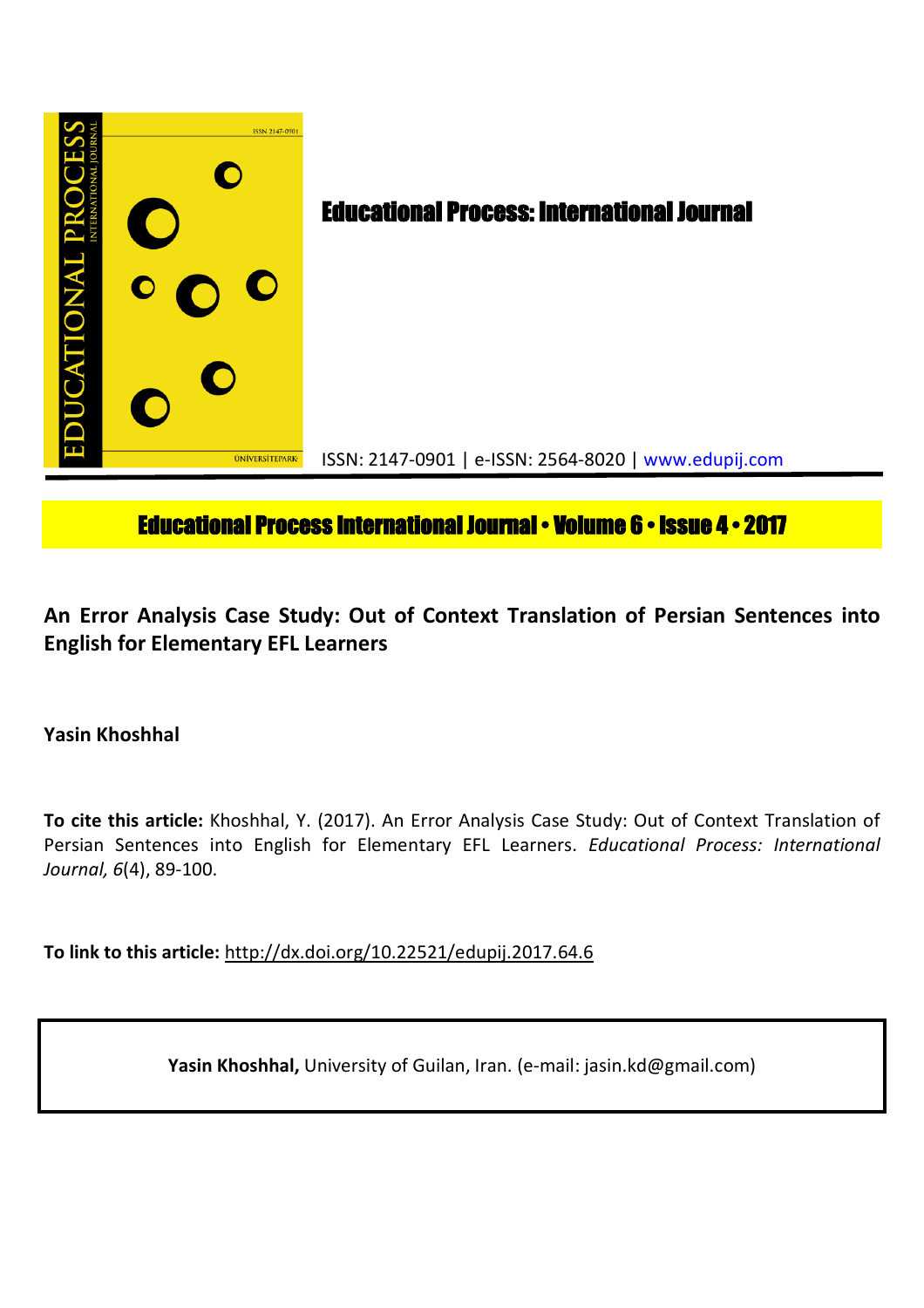## **An Error Analysis Case Study: Out of Context Translation of Persian Sentences into English for Elementary EFL Learners**

YASIN KHOSHHAL

### **Abstract**

This study aims at analyzing errors committed by the Iranian elementary EFL learners. The investigation not only considers the types of errors committed, but also tries to shed light on the sources of these errors. To this end, a worksheet of ten Persian sentences translated from the original English content of the learners' course book were provided to a class of 20 elementary level English students. The learners were tasked with translating each sentence back into English. The researcher then had to analyze each translated sentence with regard to three aspects of grammar, choice of words, and spelling. The next step was categorizing any errors and finding the frequency of each of them. The results indicated that errors in the use of articles were the most frequent (20% of the total number of errors), followed by the wrong uses of verbs (18.66%), and the wrong use of tense (10.66%). According to the findings, correct use of articles should more often be the focus for EFL context, and the use of correct verbs and tenses should also be absolutely clarified and emphasized.

**Keywords:** error analysis, contrastive analysis, EFL, ESL, translation.



 $\sqrt{\frac{1}{2}}$  DOI: 10.22521/edupij.2017.64.6

………………………………………........….....………………………………...……………

EDUPIJ • ISSN 2147-0901 • e-ISSN 2564-8020 Copyright © 2017 by ÜNİVERSİTEPARK edupij.com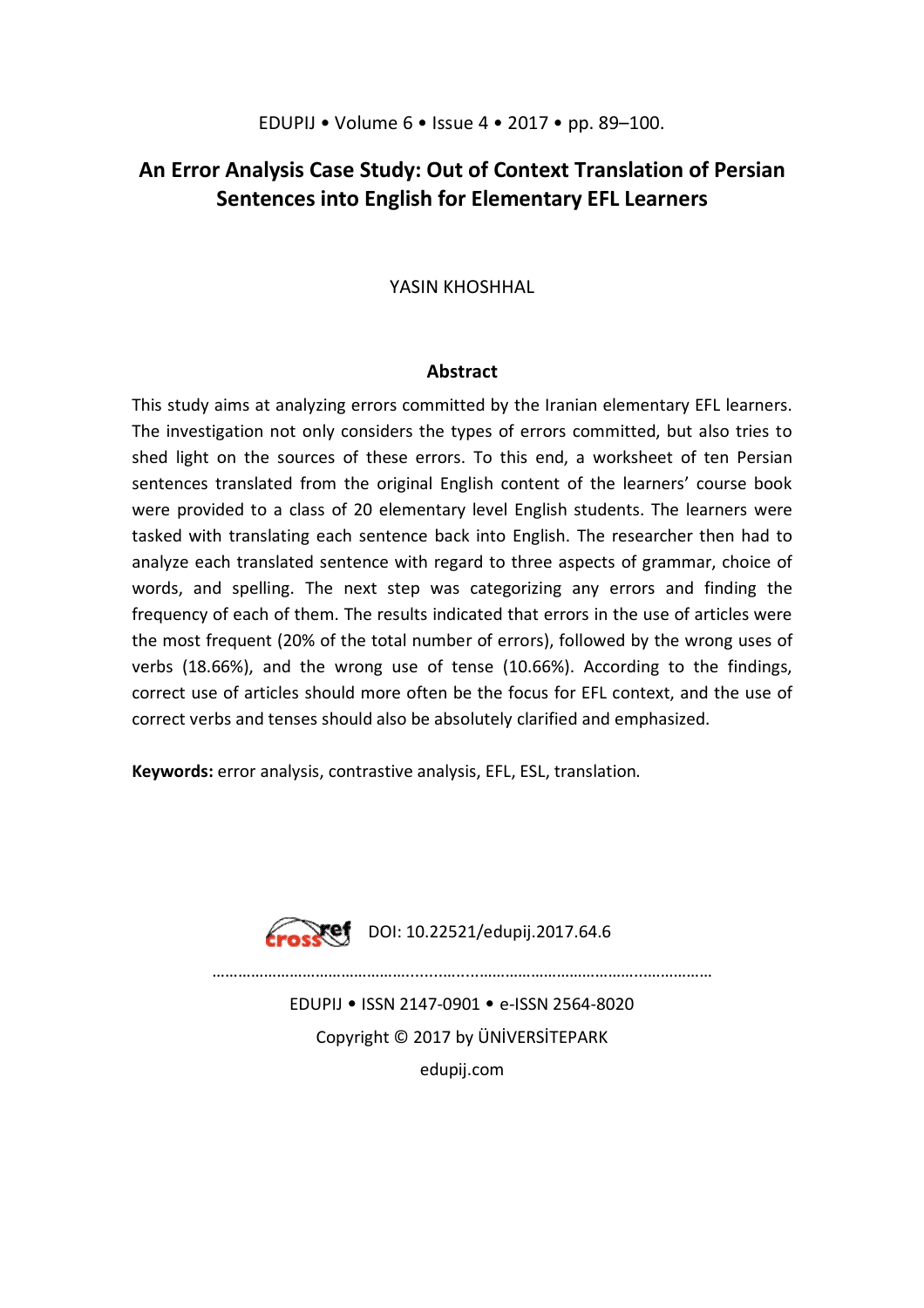#### **Introduction**

Language, as a means of communication, permits people to convey their ideas and represent their communicative aims. Catford (1978) outlines language as a kind of shaped human behavior. For human beings, it is believed to be the most important way of interacting in their social situations.

The degree to which college students are in touch with English sentences (more frequently than they were in senior high school) shows us how essential the process of translation can be. Without translation, forthcoming experts will be left behind in following the progress of science if they cannot read foreign language texts on their own (Widyamartaya, 1989).

With regard to the linguistic or non-linguistic difficulties that a translator may encounter, Nida (1964) states:

But difficulties and thanklessness notwithstanding, if the translator is to produce acceptable translation he must have [an] excellent background in the source language and [at] the same time must have control over the resources of the language into which he [is] translating, he cannot simply match words from a dictionary, he must in [the] real sense create a new linguistic form to carry concept expressed in the source language. (p. 64)

Writing is a complicated process that requires cognitive analysis and linguistic synthesis. Writing in a foreign language often takes significant time and effort, and interference from the first language can be considered as a main source of difficulty in this regard for EFL learners.

Analyzing learners' produced language in written form for the sake of testing their proficiency level is the preferred test of their abilities since the influence of their native language can be clearly observed.

Gorjian and Molonia, who translated the work of Simpson (1999), claimed that it is impossible to reach to the closest equivalents in both languages, as a result the translator needs to focus and try to attain specific circumstance in order to accomplish accurate equivalence; whereas Duff (1989) believed that if there is no proper equivalence in the target language, there is no obligation for the translator to include it in the translation. Vinay and Darbelnet (1995) elaborated that equivalence in the target language should "replicate the same situation as in the original, whilst using completely different wording" (p. xx). Representing a complete scheme of the ideas, expressing the style and manner, bringing the ease, and making an identical response of the original text are the most accepted features of an accepted translation (Nida, 1964; Tytler, 1907).

The errors made by EFL/ESL learners are relatively rooted in interlingual transfer or overgeneralization within the target language itself. Errors are studied to provide experts with a clear image of the process of learning and the strategies employed by the learners (Lungu, 2003).

Brown (2007) asserts that learners inevitably commit errors:; moreover, these errors can be detected, investigated and categorized in order to indicate how the system of learning is operating within the learner. This investigation by Brown finally led to an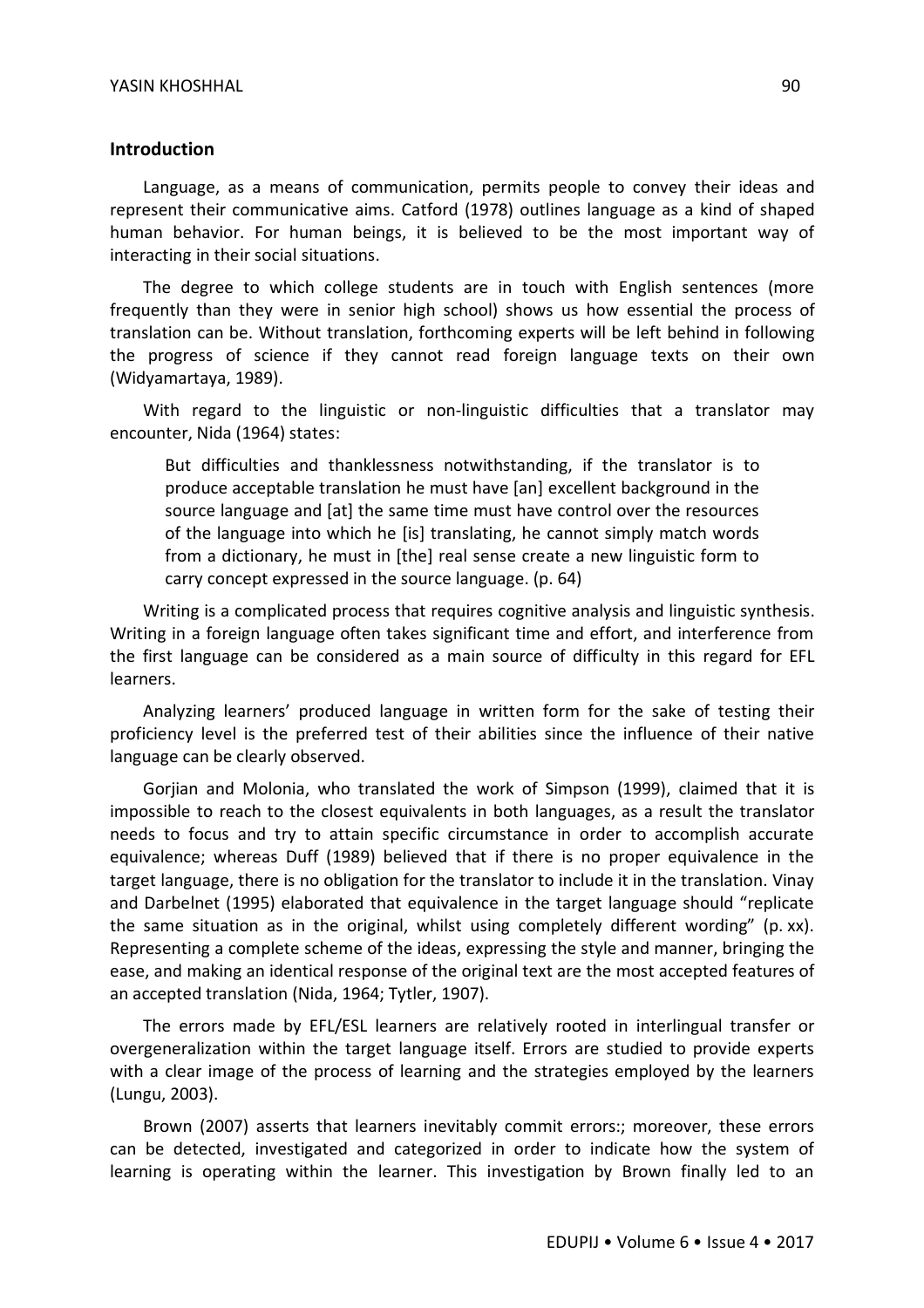important aspect of study of learners' learning called error analysis. However, according to Ellis (2008), error analysis is a procedure of gathering models of the learner's language, detecting any errors in the models, labeling these errors, categorizing them according to their hypothesized sources, and weighing their significance.

The study of errors is achieved by Error Analysis (EA). In the 1970's, EA replaced Contrastive Analysis (CA) which was an attempt at anticipating errors that learners commit by finding the linguistic differences between their first language and the target language. Fundamental to CA was that errors happen mainly as a result of interference at the time the learners transfers native language structures into the second language they are learning. When structures of the first and second language vary, it was believed to lead to the interference. While CA considered merely the learner's native and target language (i.e. fully formed language), EA delivers a method for investigating the learner's language. Because of this, EA finds an accurate starting point for the investigation of second language acquisition process (Ellis, 1996).

Ringbom (1987) believes that learners' errors bring about some viewpoints into the process and needs of the learners. In this regard, CA was known not to work perfectly for one reason; interference of the first language is not the only potential source of errors. Moreover, CA can be used in order to describe observable difficulties than to anticipate them more appropriately. Thus, the most effective tool for explaining errors committed by non-native speakers of a language is error analysis. Corder (1967), in line with this claim, considers EA as an important part of applied linguistic. A large number of learners' errors are rooted in the strategies used in their language acquisition and the mutual interference of the target language options. Error Analysis (EA) helps teachers to focus on the areas that are necessary and shows them where the attention is needed in a second language context. In this regard, language teachers are capable of developing develop curriculum and choosing materials that can foster the process of learning a second language.

The two terms of "errors" and "mistakes" are different. Corder (1967) defines error as "a noticeable deviation from the adult grammar of a native speaker reflects the competence of the learner" (p. xx), and on the other hand calls mistakes "a performance error that is either random guess or a slip in that it is a failure to utilize a known system correctly" (p. xx). Furthermore, based on what mention, mistakes are made because of a lack of attention, tiredness, or carelessness (malperformance). In this vein, mistakes can be corrected by learners themselves, while errors happen due to lack of knowledge (competence). As Corder (1967) notes, errors play an essential role for teachers in order to define goals, for learners to use them as tools in learning, and for scholars to specify the process of language acquisition.

Error Analysis made significant advances in the 1960's and 1970's with the emergence of the communicative approach to learning a second or foreign language. As Keshavarz (2011) notes, "Error Analysis emerged as a reaction to the view of second-language learning proposed by Contrastive analysis theory" (p. xx). He also believes that "Error Analysis considers the performance of learner in terms of the cognitive process learners make use of in reorganizing the input they receive from the target language" (p. xx).

Error Analysis as "the process to observe, analyze, and classify the different rules of the second language and then to discover systems operated by learners" (p. xx). In this vein,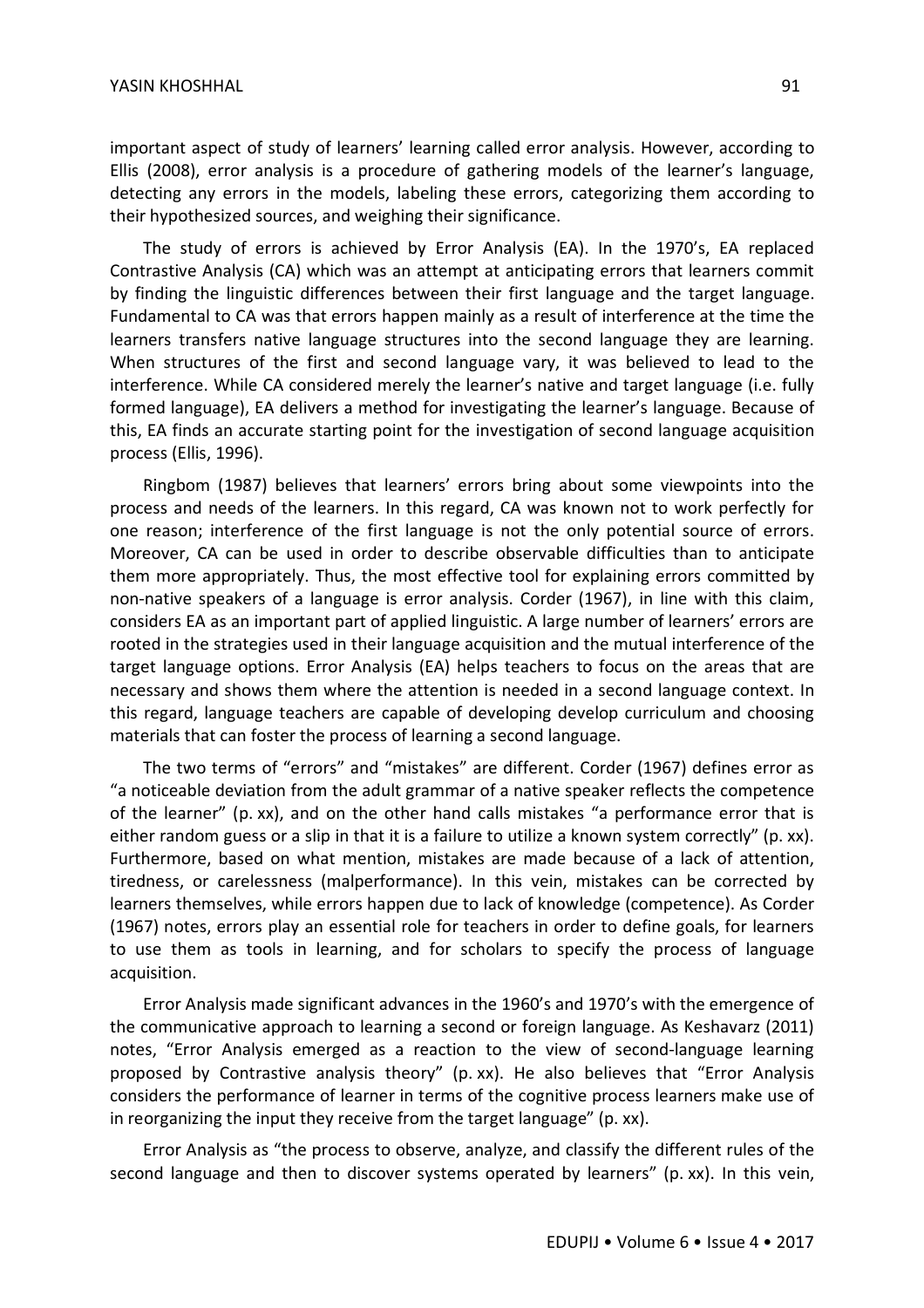Error Analysis collects information about the nature of learners' knowledge and finds out what they have to learn.

Corder (1974) categorized errors into four main classes; "omission of some required element," "addition of some unnecessary or incorrect element," "selection of incorrect element," and "disordering of elements" (p. xx). Within each language class level are phonology, morphology lexicon, grammar, and discourse.

Based on statements by Dulay, Burt, and Krashen (1982), the most appropriate and common classification of errors is "linguistic category," "surface category," "comparative taxonomy," and "communicative effect taxonomy" (p. xx).

Brown (2000), considers two main sources for error: interlingual and intralingual. The interlingual (transfer) errors deal with the speaker's native language. These errors happen when the learner's L1 prevents the learner from acquiring the rules of L2. Sanal (2008) defines interlanguage as errors committed by learners because of the direct influence of their first language. The second source are intralingual (developmental) errors, which reflect the learner's interaction with the second language. According to Sanal (2008), intralingual errors are made by learners due to a lack of knowledge in L2 interalingual errors show a structure that does not follow L1 or L2. Zawahreh (2012) mentions that the source of errors can be teachers, interference, or false analogy. The stages of error analysis are data selection, error identification, error classification, error explanation, error evaluation, and error correction.

#### *Review of related literature*

A number of analyses have been conducted on EFL/ESL learners' written language errors. In one of the earliest studies, Duskova (1969) recognized a total of 1,007 errors of 50 Czech learners of English and investigated them through a series of nine classifications. According to her study, errors in articles (n=260) had the highest frequency, while errors in lexis (n=233) were next. The two aspects of syntax and word order were categorized as the next levels with 54 errors for the former and only 31 errors in the latter. 2,455 errors in the English writing passages of  $12<sup>th</sup>$  grade English learners in the Republic of Korea. The results indicated that errors in using "be" and auxiliaries were the most frequent errors (n=419), while 287 errors in prepositions was the next level of frequency. It was therefore shown that intralingual errors had a greater impact than transfer errors.

In the subsequent year, Kim (1988) analyzed the errors of English verbs according to the correct usage of tense, mood, and voice. To this end, 120 Korean EFL learners from the  $11<sup>th</sup>$ grade were asked to translate 42 sentences from Korean into English. The findings indicated that among the 2,508 errors, the largest portion seen was for mood with 903 errors, while errors in voice (n=885) and tense (n=720) were the subsequent levels. Regarding the sources of the errors, 65% of the errors happened as a result of overgeneralization, while 22% of them were attributed to L1 transfer, and simplification was the source for the rest (13%).

An error analysis was performed with 200 English learners in Korea from the  $10^{th}$  grade, with 30 Korean sentences translated into English. From a total of 1,122 errors, 24% were believed to be the result of the transfer of L1 structures, while overgeneralization of the patterns were responsible for 23% of the errors. 2,122 errors in the English composition of 200 Korean  $10^{th}$  grade EFL learners. She placed them in six domains and categorized them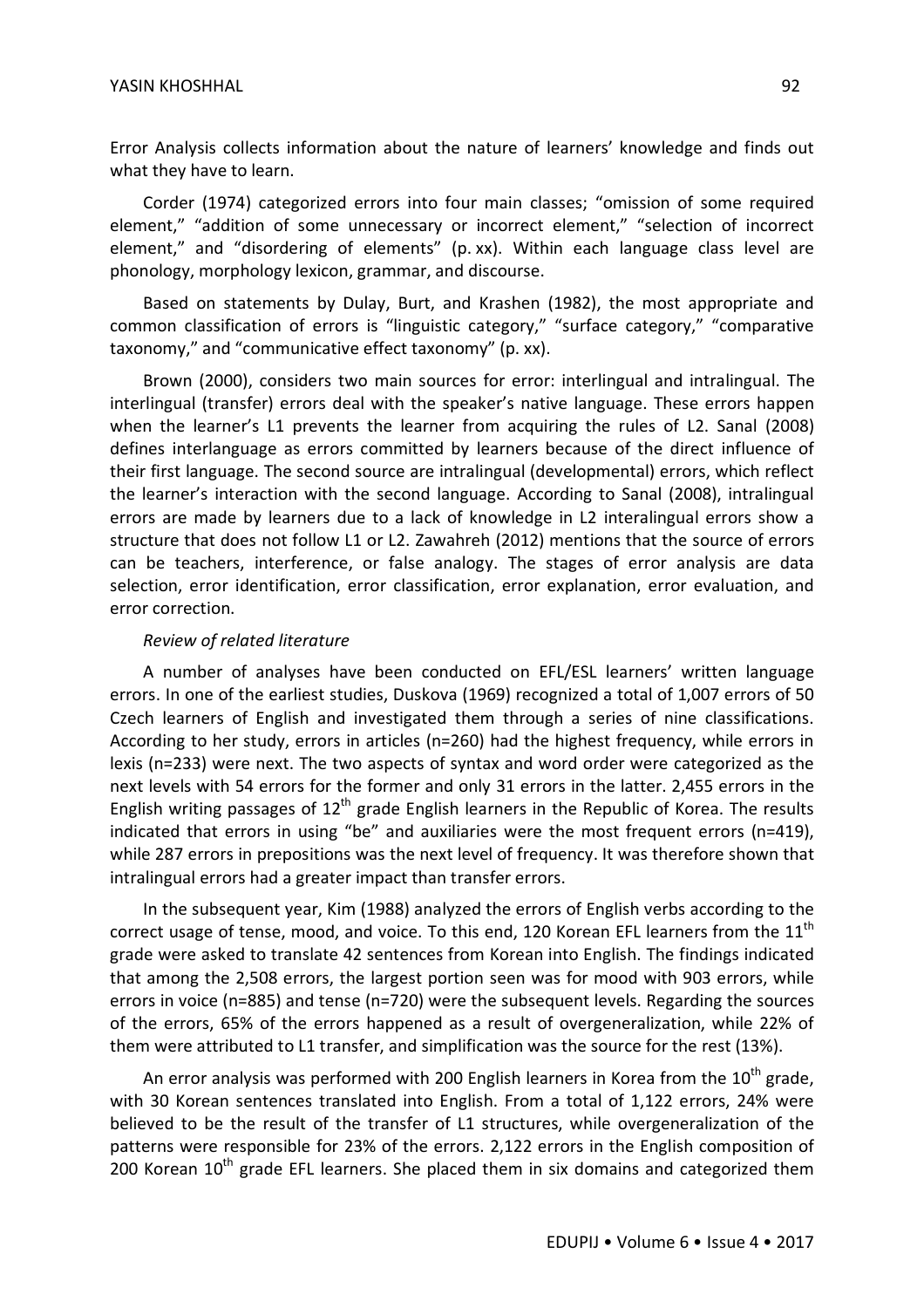into 22 linguistic classes. The results indicated that errors in articles were the most frequent (n=354) and that there were only eight errors in word order, and that voice was the least common (only 2 errors). Performance of Iraqi EFL university students in using adjective modifiers order in English and the sources of the probable usage errors. The findings indicated that 943 (66%) of the responses were incorrect. It was then confirmed that students had difficulty using adjective modifiers order in English. The researcher claimed that the results were attributed to intralingual transfer, the effect of context of learning, the learners' use of communicative, and interlingual interference.

Krisetyawati (2010) administered six kinds of English noun phrases in an essay with 30 items to 30 Indonesian students of English language to be translated back into Indonesian. A total of 300 (39.44%) errors were observed, categorized into four different types. 175 (49.30%) errors were attributed to omission errors, 144 (40.56%) to misformation errors, 27 (7.61%) to misordering errors, and only nine (2.53%) to addition errors.

Among the large number of studies conducted on spoken errors, Chin (2001), Kim (1997), and Lennon (1991) are believed to be the most notable.

In EA studies, only one incomplete image of the learner's language is observed which considers the real and essential dimension of it, leaving no room for consideration of the avoidance strategy in L2 acquisition because EA only deals with what learners actually do.

In this vein, Learners who avoid using exact structures which seem difficult to them because of the differences between their native language and the target language may be considered to have difficulty with them (Brown, 2007; Ellis, 1996).

Corder's (1974) views on data collection and analysis have several stages. The first stage in the technical process of describing the linguistic nature of errors is to detect and identify them. The next step in the linguistic analysis of the collected data is to interpret what the learner has intended to say and reconstructed his sentence in the target language.

Sinclair (2003) insisted that "A word may have several meanings, and dictionaries present the meanings without giving much guidance as to how they may be differentiated from each other" (p. xx).

The objective of the current study is to examine the errors that Iranian EFL students make while writing and to analyze the sources of these errors. Specifically, what types of errors are common in the writings of EFL students and how are they classified as the source of errors? The final aim of this current study is to shed light on the probable problematic differences between some Persian sentences and their possible equivalents in English (strong version of CA) to clear up and explain the differences in meanings.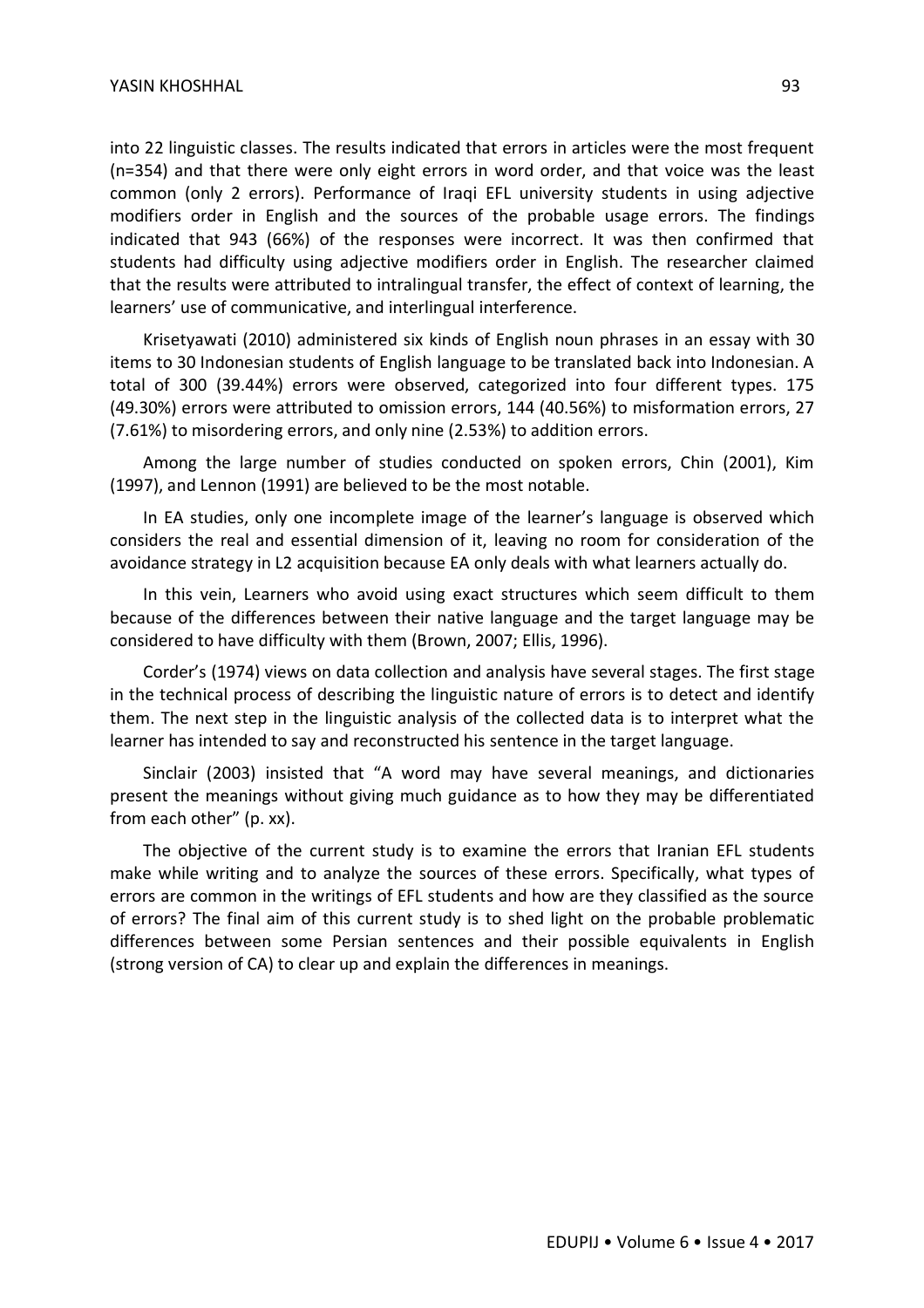#### **Methodology**

Twenty female EFL learners participated in this study. They had elementary proficiency in English (A1 level based on the common European framework reference). Their ages ranged between 13 and 31 years old.

In order to analyze Iranian elementary EFL learners errors, a sample of ten English sentences were selected from their current course book (Top Notch Fundamental,  $2<sup>na</sup>$ edition, published by Longman), which were then translated into Persian. The students were tasked with translating the sentences back into English. The errors that the students may have committed in translating the sentences were then analyzed in order to indicate the proportion of each error and their source.

#### **Results**

The translated sentences were analyzed and classified with regards to the types of errors across three dimensions of syntax, spelling, and word choice. The errors were categorized based on both quality and quantity. At first, each sentence was analyzed in terms of the error type. In this vein, the correct form is also mentioned and the type of error identified. All the details are shown in Table 1.

It is worth mentioning that the classification used in this study for errors is by Keshavarz (2011), known as the Morpho-Syntactic Errors. The errors below are a list of the most common ones suggested by Keshavarz:

- Wrong use of plural morphemes
- Wrong use of parts of speech
- Wrong use of tenses
- Wrong sequence of tenses
- Wrong word order
- Using it instead of there is
- Misplacement of adverbs
- Errors in the use of preposition
- Errors in the use of articles
- Omission of a/an
- Redundant use of  $a$ /an
- Wrong use of articles
- Wrong use of active & passive voice
- Wrong use of conditional sentences
- Double negation
- Wrong use of negative imperative
- Error Due to Lack of Concord or Agreement
- Typical Persian Construction
- Subject-Verb Inversion in Indirect Questions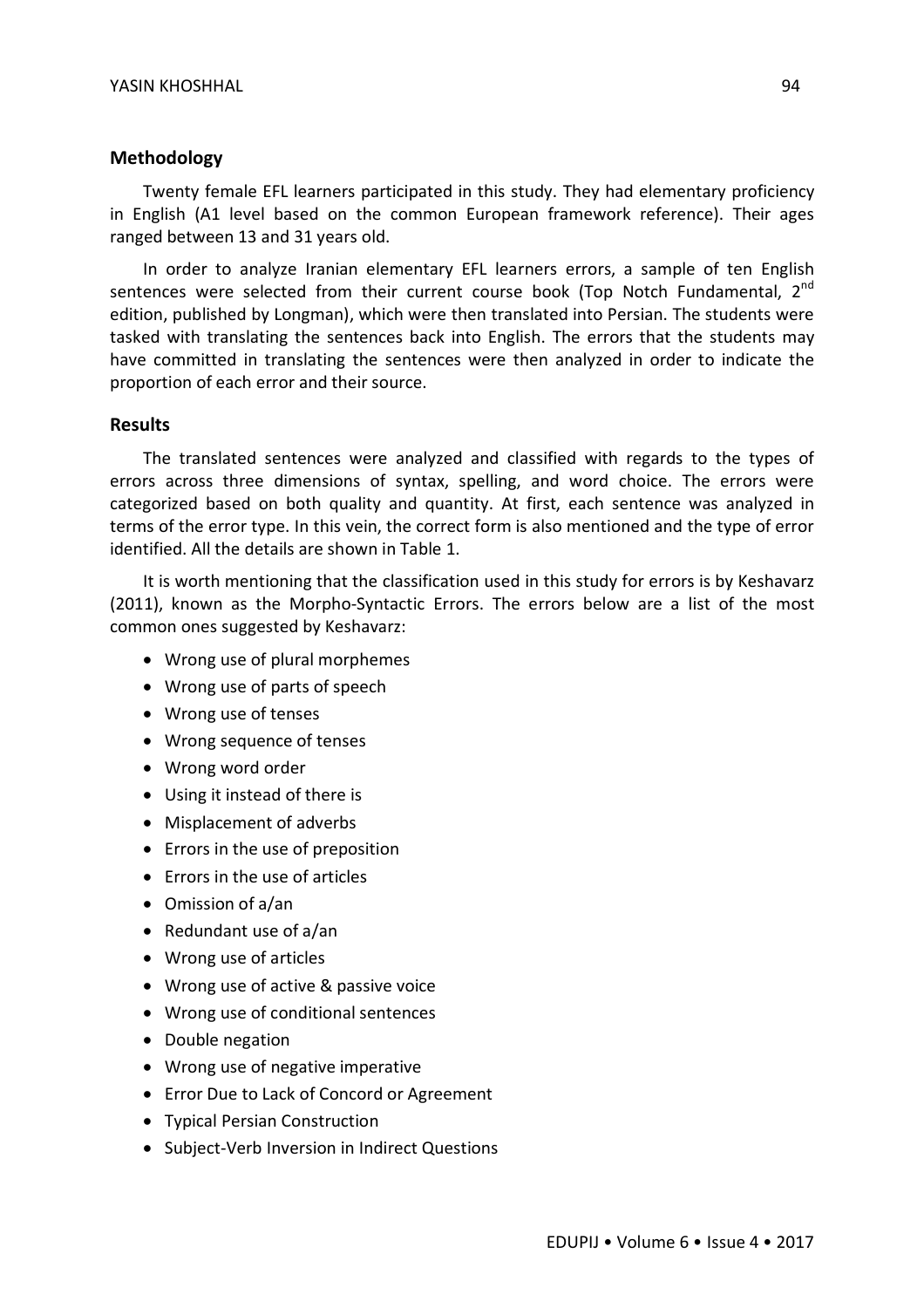One sample of each sentence has been mentioned in order to show how the errors were analyzed. Each section of Table 1 provides information about the correct and incorrect form of the sentences. Moreover, the class of error and the taxonomy have also been illustrated.

In the subsequent part, the total number of errors and the frequency of each class have been indicated. The percentage of each category was calculated with the following formula:<br> $\frac{Frequency \text{ of errors in each categories}}{X \cdot 100\%}$ 

# Total number of errors

**Table 1.** Classification of errors in each sample sentence

| دختر جوا <i>ن</i> هرروز با ماشین به مدرسه م <i>ی</i> رود<br>Persian |                                                       |         |  |  |  |
|---------------------------------------------------------------------|-------------------------------------------------------|---------|--|--|--|
| Incorrect English                                                   | Young girl was going to school by the car in morning. |         |  |  |  |
| <b>Correct English</b>                                              | A young girl went to school by car in the morning.    |         |  |  |  |
|                                                                     |                                                       |         |  |  |  |
| <b>Description</b>                                                  | <b>Taxonomy</b>                                       |         |  |  |  |
| 1) Errors in the use of article                                     | Omission of A                                         |         |  |  |  |
| 2) Wrong use of the Tense                                           | Past continuous instead of simple past                |         |  |  |  |
| 3) Errors in the use of Articles                                    | Redundant use                                         |         |  |  |  |
| 4) Errors in the use of Articles                                    | Omission                                              |         |  |  |  |
| او در خانـه ی بزرگ <i>ی</i> زندگ <i>ی</i> می کند                    |                                                       | Persian |  |  |  |
| Incorrect English                                                   | He is live in big house.                              |         |  |  |  |
| <b>Correct English</b>                                              | He lives in a big house.                              |         |  |  |  |
|                                                                     |                                                       |         |  |  |  |
| <b>Taxonomy</b>                                                     | <b>Description</b>                                    |         |  |  |  |
| 1) Wrong use of Tense                                               |                                                       |         |  |  |  |
| 2) Error in the use of Articles                                     | Omission of a/an                                      |         |  |  |  |
| هفته ييش آنها در خانه بحث كردند<br>Persian                          |                                                       |         |  |  |  |
| Incorrect English                                                   | They have argued in home last week.                   |         |  |  |  |
| <b>Correct English</b>                                              | They argued at home last week.                        |         |  |  |  |
|                                                                     |                                                       |         |  |  |  |
| <b>Taxonomy</b>                                                     | Description                                           |         |  |  |  |
| 1) Wrong use of Tense                                               | Present perfect instead of simple past                |         |  |  |  |
| 2) Wrong use of Preposition                                         |                                                       |         |  |  |  |
| او از دو سگ من ترسید                                                |                                                       | Persian |  |  |  |
| Incorrect English                                                   | She is afraid from my two dog.                        |         |  |  |  |
| <b>Correct English</b>                                              | She is afraid of my two dogs.                         |         |  |  |  |
|                                                                     |                                                       |         |  |  |  |
| Taxonomy                                                            | Description                                           |         |  |  |  |
| 1) Wrong use of Preposition                                         | From instead of Of                                    |         |  |  |  |
| 2) Error Due to Lack of Concord or Agreement                        |                                                       |         |  |  |  |
|                                                                     |                                                       |         |  |  |  |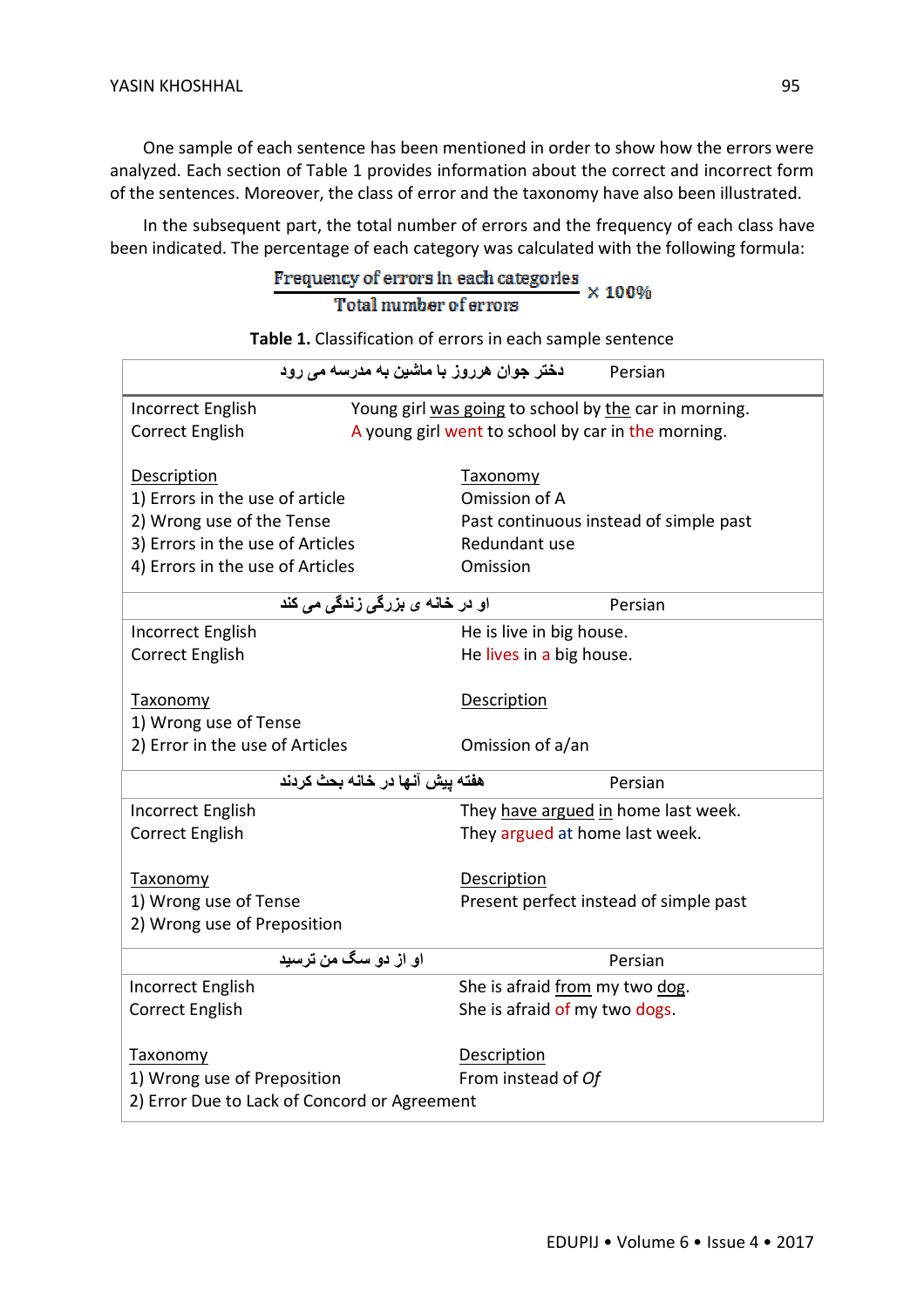| من با برادرم موافق نيستم                        |                                                    | Persian                                       |  |  |
|-------------------------------------------------|----------------------------------------------------|-----------------------------------------------|--|--|
| Incorrect English                               |                                                    | I am not agree with my brother                |  |  |
| <b>Correct English</b>                          |                                                    | I do not agree with my brother                |  |  |
|                                                 |                                                    |                                               |  |  |
| Taxonomy                                        |                                                    | Description                                   |  |  |
| Wrong Use of Preposition                        |                                                    | Mistaken use of English structure             |  |  |
| <b>Typical Persian Construction</b>             |                                                    |                                               |  |  |
| او به کلاس وارد شد                              |                                                    | Persian                                       |  |  |
| Incorrect English                               |                                                    | She enters in classroom.                      |  |  |
| <b>Correct English</b>                          |                                                    | She entered the classroom                     |  |  |
|                                                 |                                                    |                                               |  |  |
| <b>Taxonomy</b>                                 |                                                    | Description                                   |  |  |
| 1) Errors in the Use of Prepositions            |                                                    | Redundant Use of Preposition                  |  |  |
| 2) Error in the Use of Articles                 |                                                    | Before nouns made particular in               |  |  |
|                                                 |                                                    | textual situation                             |  |  |
| او نمی تواند زمان ازدواج  پدرش را به یاد بیاورد |                                                    | Persian                                       |  |  |
| Incorrect English                               | She can't remember when did his father get married |                                               |  |  |
| <b>Correct English</b>                          | She can't remember when his father gets married    |                                               |  |  |
|                                                 |                                                    |                                               |  |  |
| Taxonomy                                        |                                                    | Description                                   |  |  |
| 1) Subject-Verb Inversion in Indirect Questions |                                                    | Overgeneralizing the question form            |  |  |
| بعد از دوساعت به تهران رسیدیم.                  |                                                    | Persian                                       |  |  |
| Incorrect English                               |                                                    | We will arrive back to Tehran after 2 o'clock |  |  |
| <b>Correct English</b>                          |                                                    | We will arrive back to Tehran after 2 hours   |  |  |
|                                                 |                                                    |                                               |  |  |
| <b>Taxonomy</b>                                 |                                                    | Description                                   |  |  |
| <b>Typical Persian Construction</b>             |                                                    | O'clock instead of hours                      |  |  |
| من هرروز به مدرسه میروم                         |                                                    | Persian                                       |  |  |
| Incorrect English                               |                                                    | I now to school am going                      |  |  |
| <b>Correct English</b>                          |                                                    | I am going to school now                      |  |  |
|                                                 |                                                    |                                               |  |  |
| <b>Taxonomy</b>                                 |                                                    | <b>Description</b>                            |  |  |
| Wrong use of Tense                              |                                                    | Present progress instead of present           |  |  |

## *Sources of Errors*

In EA, although the role of interference from L1 in making learners' error is obvious, it's not the only source of error making.

Corder (1974) distinguished three types of errors with respect to their sources:

• Interlingual errors, which are caused by first language;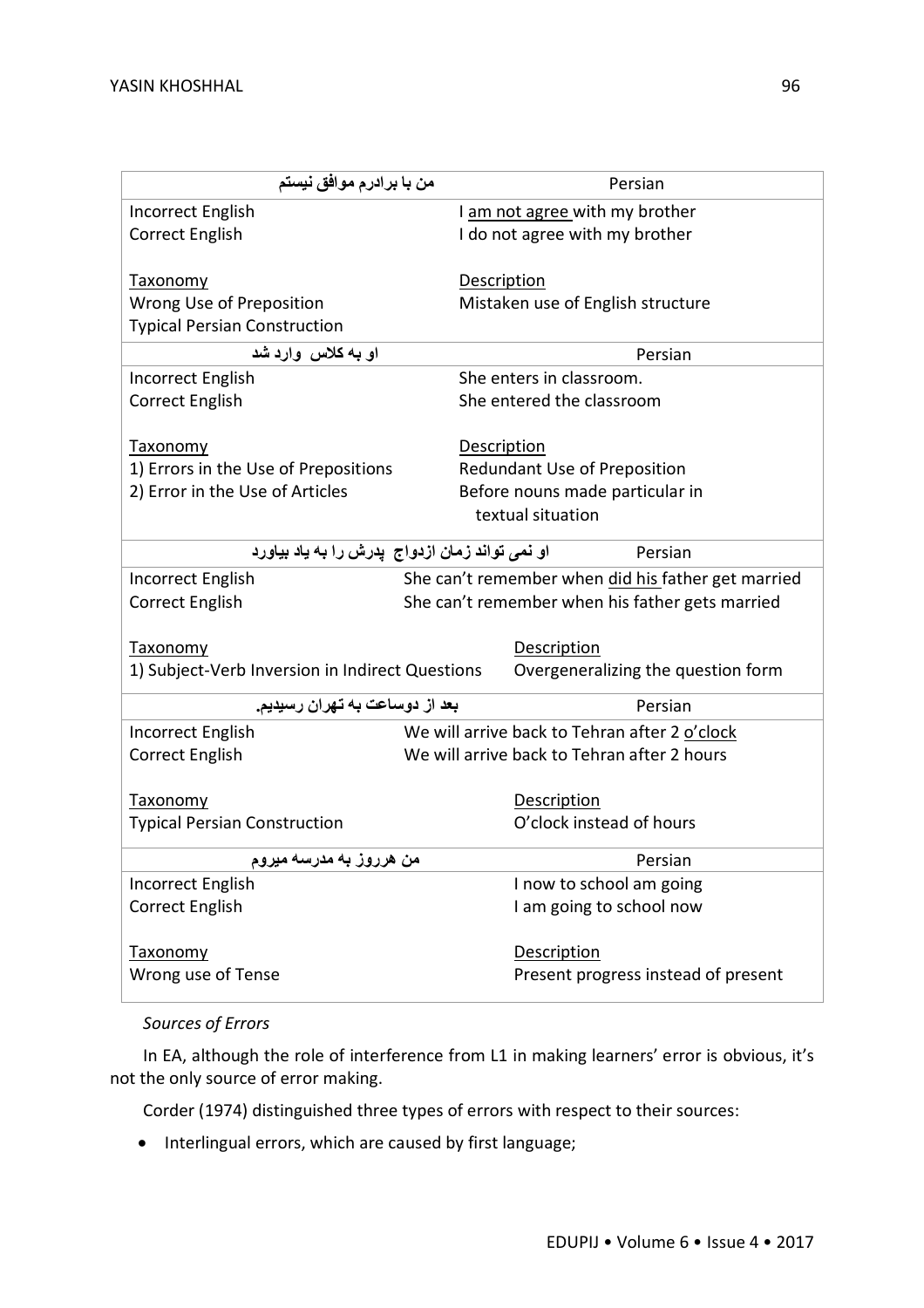- Intralingual errors, which are caused by the learners' over generalization of particular grammatical rules;
- Errors which are caused by faulty teaching techniques

However, in this current study, complete classification of sources of errors presented by Keshavarz (2011) are taken into consideration, and form the basis of this study's analysis. The sources of errors and their subcategories accompanied samples are shown in Table 2.

#### **Table 2.** Example Sources of Errors and Examples

| S | Transfer of morphological elements |                                                         |  |  |  |
|---|------------------------------------|---------------------------------------------------------|--|--|--|
|   | E                                  | She is afraid from my two dog                           |  |  |  |
| S | Transfer of grammatical elements   |                                                         |  |  |  |
|   | Ε                                  | I now to school am going                                |  |  |  |
|   | E                                  | Young girl was going to school by the car in morning    |  |  |  |
|   | Ε                                  | They have argued in home last week                      |  |  |  |
| S |                                    | <b>Transfer of Lexico-Semantic Elements</b>             |  |  |  |
|   | E                                  | We will arrive back to Tehran after 2 o'clock           |  |  |  |
|   | E                                  | She enters in classroom                                 |  |  |  |
|   | E                                  | She is afraid from my two dogs                          |  |  |  |
|   | E                                  | He doesn't have interested in discussing about Politics |  |  |  |
|   | E                                  | They have argued in home last week                      |  |  |  |
| S | Intralingual - Overgeneralization  |                                                         |  |  |  |
|   | E                                  | She can't remember when did his father get married      |  |  |  |
|   | E                                  | He is live in big house                                 |  |  |  |
| S | Intralingual - Hypercorrection     |                                                         |  |  |  |

Note: S = sources of Error, E = Example

Based on the results shown in both Table 3 and Figure 1, errors in the use of articles are the most frequent, with 20% of the total number of errors; this is followed by the wrong uses of verbs (18.66%), and wrong use of the tense (10.66%). Wrong use of preposition, double negation and typical Persian construction occurred at the same level (33%).

According to these findings after errors due to lack of agreement, the number of errors attributed to the wrong use of articles, redundant use of prepositions, and sub-verb inversion in indirect question were identical (4%).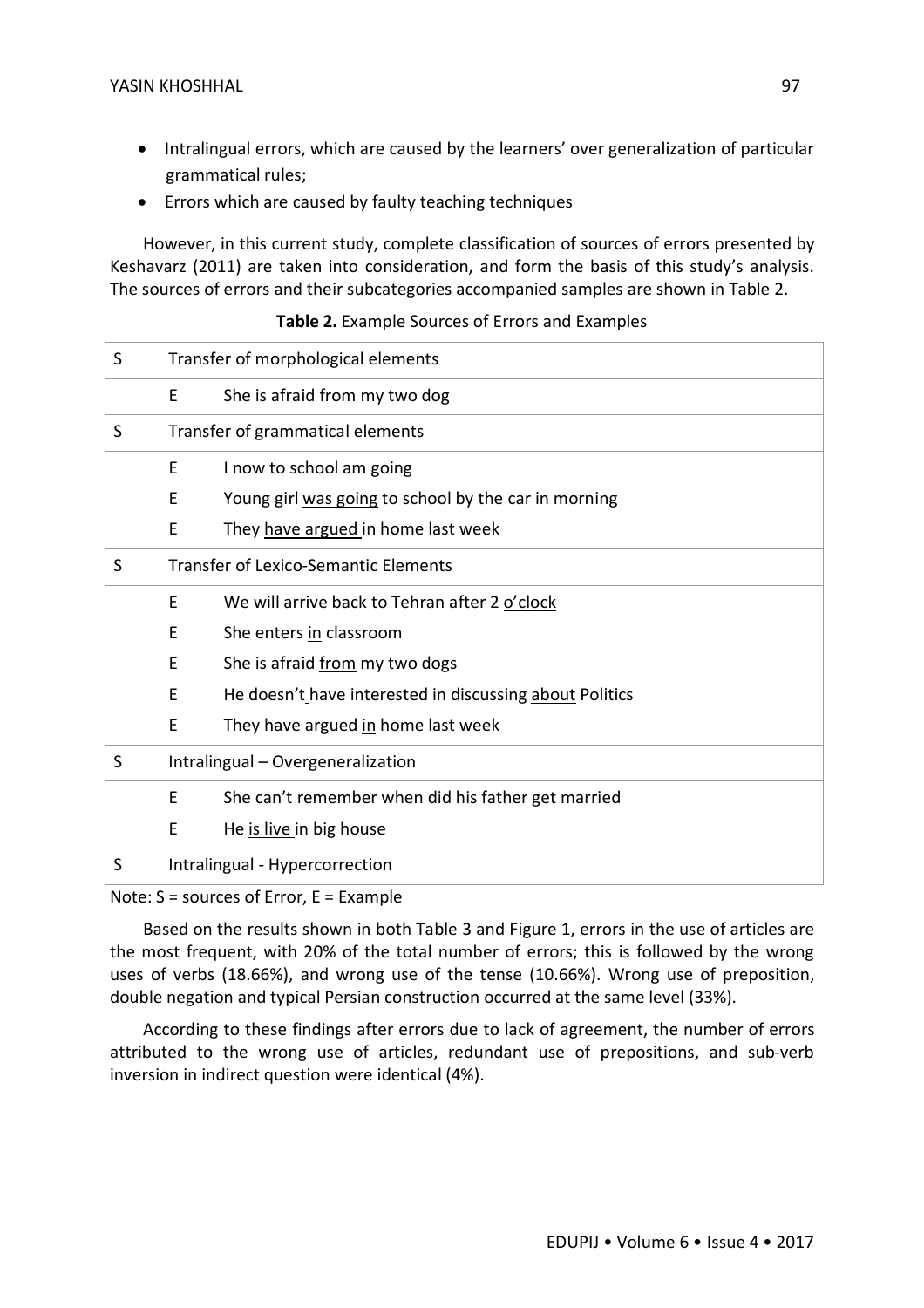| Morpho-syntactic errors                     | Number of errors | Frequency |
|---------------------------------------------|------------------|-----------|
| 1) Errors in the use of article             | 15               | 20%       |
| 2) Wrong use of the Tense                   | 8                | 10/66%    |
| 3) Wrong in the use of article              | 3                | 4%        |
| 4) Wrong use of preposition                 | 7                | 9/33%     |
| 5) Double Negation                          | 7                | 9/33%     |
| 6) Wrong use of verbs                       | 14               | 18/66%    |
| 7) Redundant use of preposition             | 3                | 4%        |
| 8) Error Due to lack of agreement           | 6                | 8%        |
| 9) Typical Persian construction             | $\overline{7}$   | 9/33%     |
| 10) Errors in the use of preposition        | $\overline{2}$   | 2.66%     |
| 11) Sub-Verb Inversion in indirect Question | 3                | 4%        |
| Total                                       | 75               | 100       |

**Table 3**. Frequency of the Morpho-syntactical errors

**Figure 1.** Frequency of the Morpho-syntactical errors

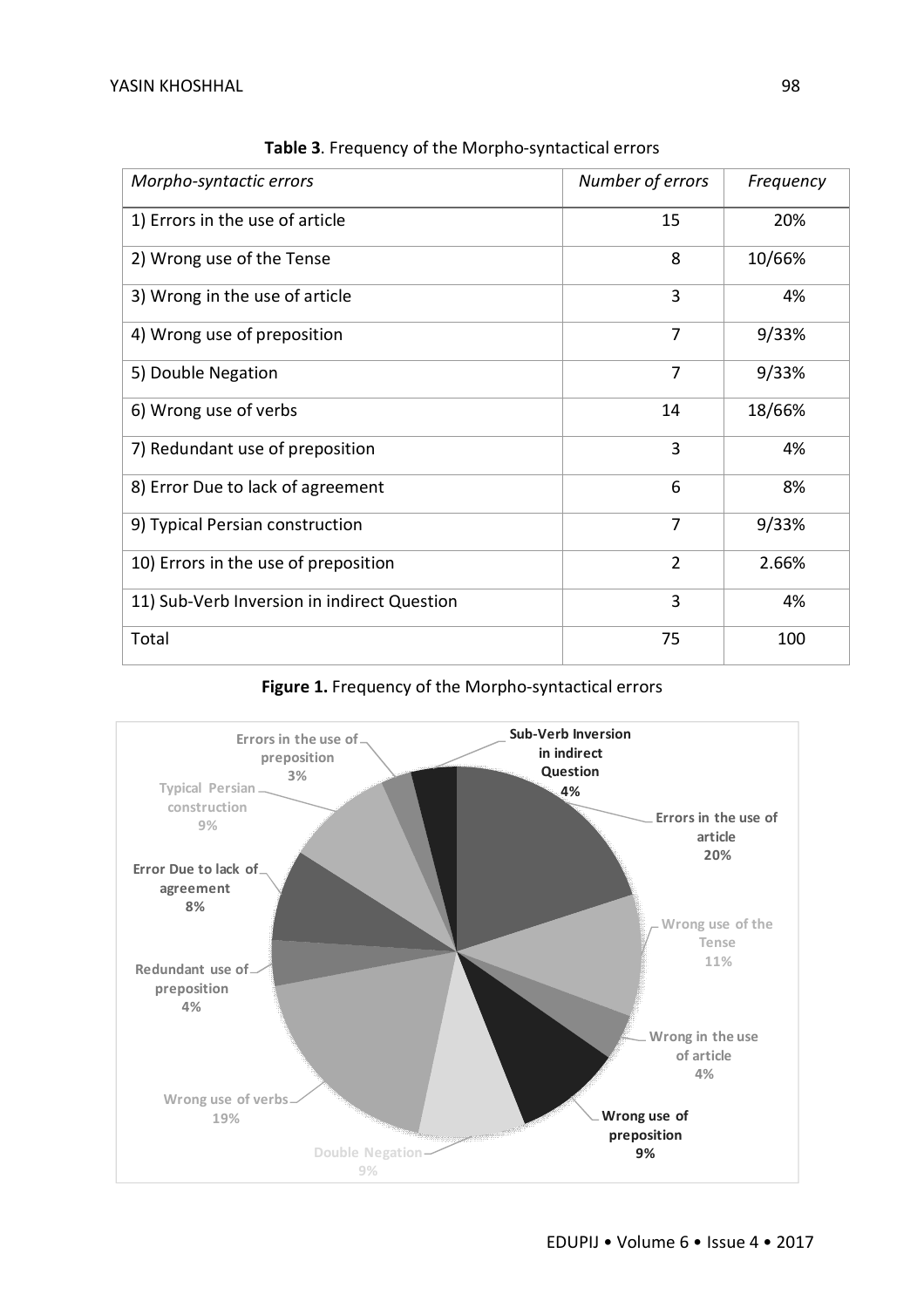#### **Conclusion**

This current study centers on error analysis in translation as a means to enlighten teaching practices in the EFL/ESL context. Teachers can explicitly remind students of the causes of errors in order that students can compose more correct sentences in communicative and written context.

First and foremost, the numbers of errors indicate the effectiveness of the teaching material and teaching technique. In this vein, the findings of this current study show that more focus should be paid to articles and verbs since these two areas are believed to be more cumbersome for the learners. In this regard, the teachers are advised to bring more examples into the class in order to immerse students into a large number of authentic examples so as to ensure they have the opportunity to understand the correct form, and are therefore better prepared to use it. Finding the correct equivalents, in general, as referred to earlier in Gorjian and Molonia's translation of Simpson (1999), and the translation of Persian sentences into English by elementary EFL learners, in particular, is considered a highly challenging task, especially when it comes to the point of "Out of Context Translation."

The findings of the current study are considered to be important for the teaching of English in Iran, as it makes significant contribution to the understanding of English language teaching and learning for: a) Teachers of English, as they can make use of the findings in being aware of the role of Persian as a first language in the teaching/learning process of English as a target language; b) Teacher educators, as they can make use of the findings in reexamining their foreign language teaching methodology of teacher training and centers of development; c) Material writers and syllabus designers, as they can make use of the findings in preparing teaching materials and designing syllabuses; d) Teaching methodology researchers, as they can make use of the findings in conducting more studies in the area which could be helpful in developing new English language teaching methods and techniques, and finally; e) Iranian students of English as a foreign language, as they can make use of the findings to develop their translation abilities, not to mention their ability in translating Persian to English.

In light of the results of the current study, the researcher recommends conducting studies on the fruitfulness of using bilingual and monolingual dictionaries in the process of translation from Persian to English and vice versa, and the effect of cultural knowledge on choosing the right equivalents in translation.

#### **References**

- Brown, C. (2000). *The interrelation between speech perception and phonological acquisition from infant to adult*. UK: Blackwell Publishers.
- Brown, H. D. (2007). *Principles of Language Learning and Teaching*. New Jersey: Prentice Hall.
- Catford, J. C. (1978). *A Linguistic Theory of Translation*. London: Oxford University Press.
- Chin, C. (2001). Error Analysis: An Investigation of Spoken Errors of Korean EFL Learners.
- Corder, S. P. (1967). *Significance of Learner's Errors*. Oxford University Press.
- Corder, S. P. (1974). Error analysis. In J. P. B. Allen & S. Pit Corder (Eds.), *Edinburgh Course in Applied Linguistics: Vol. 3. Techniques in applied linguistics* (pp. 122-154). London: Pittman.